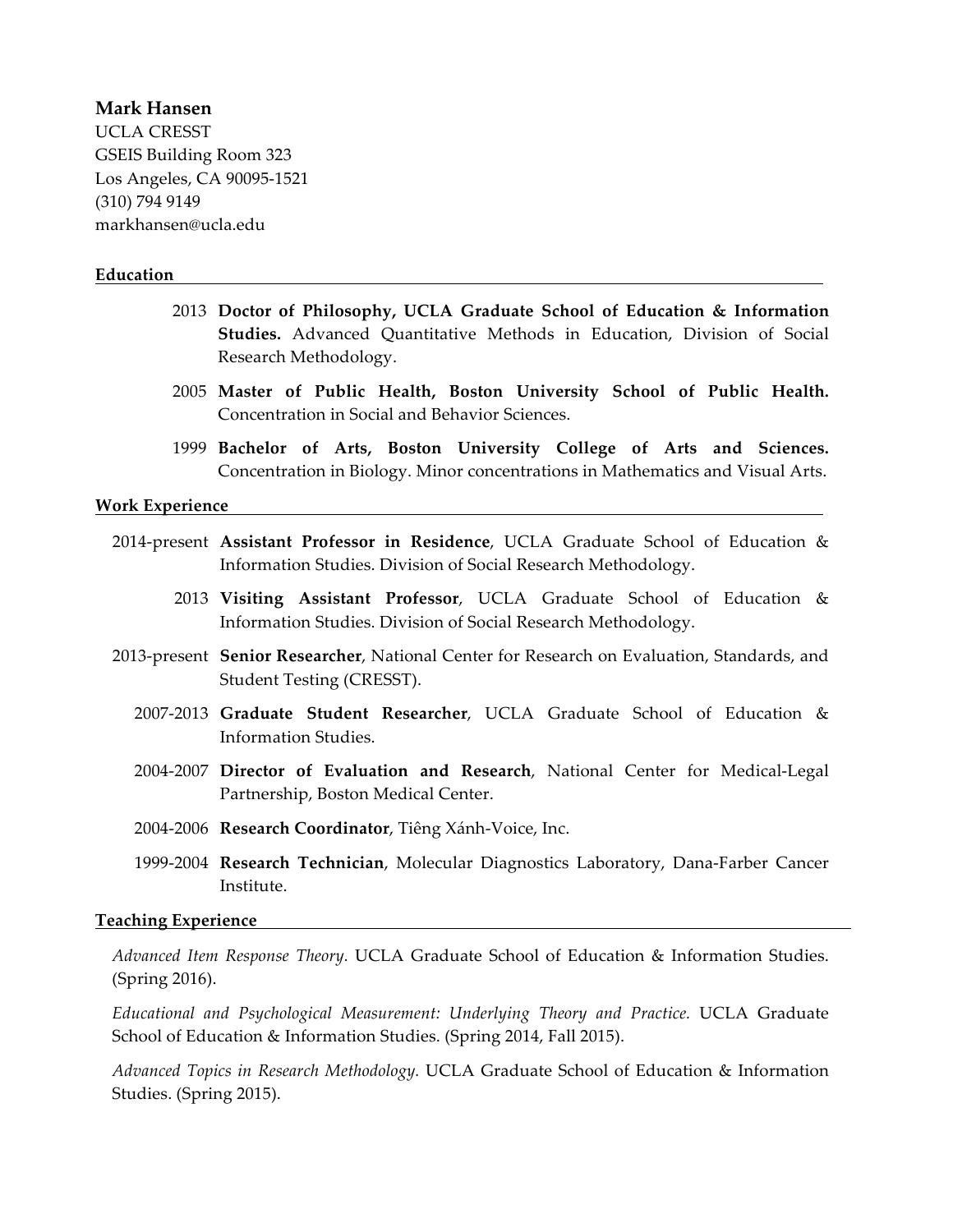### **Teaching Experience (continued)**

*Introduction to the Design and Conduct of Social Science Research.* UCLA Graduate School of Education & Information Studies. (Winter 2015).

*Reflection on Methods in Social Sciences.* UCLA Graduate School of Education & Information Studies. (Fall 2013).

*Introduction to Survey Research Methods.* UCLA Graduate School of Education & Information Studies. Special Reader (Spring 2009).

*Introduction to Research Design and Statistics.* UCLA Graduate School of Education & Information Studies. Special Reader (Fall 2008).

*Quantitative Research Methods for Program Evaluation.* Boston University School of Public Health. (Summer 2007, Spring 2007, Summer 2007)

#### **Fellowships & Awards**

- 2013 **National Science Foundation (NSF) Dissertation Improvement Grant.**  Methodology, Measurement, and Statistics program.
- 2008-2012 **Institute of Education Sciences (IES) Pre-doctoral Fellowship.** Training Program in Advanced Quantitative Methods in Educational Research. Departments of Education and Psychology, UCLA.

#### **Articles**

Huang, W., Stucky, B. D., Edelen, M. O., Tucker, J. S., Shadel, W. G., **Hansen, M.**, & Cai, L. (2016). Calibration of the Spanish PROMIS smoking item banks. *Nicotine and Tobacco Research.*  Advance online publication. doi:10.1093/ntr/ntw005

Edelen, M. O., Stucky, B. D., **Hansen, M.**, Tucker, J. S., Shadel, W. G., & Cai, L. (2014). The PROMIS Smoking Initiative: Initial validity evidence for six new smoking item banks. *Nicotine and Tobacco Research, 16, Supplement 3,* S250-S260.

Edelen, M. O., Tucker, J. S., Shadel, W. G., Stucky, B. D., Cerully, J., Li, Z., **Hansen, M.**, & Cai, L. (2014). Development of the PROMIS Health Expectancies of Smoking item banks. *Nicotine and Tobacco Research, 16, Supplement 3,* S223-S231.

Edelen, M. O., Tucker, J. S., Shadel, W. G., Stucky, B. D., **Hansen, M.**, Cai, L., & Li, Z. (2014). Development of the PROMIS Positive Emotional and Sensory Expectancies of Smoking item banks. *Nicotine and Tobacco Research, 16, Supplement 3,* S212-S222.

**Hansen, M.**, Cai, L., Stucky, B. D., Tucker, J. S., Shadel, W. S., & Edelen, M. O. (2014). Methodology for developing and evaluating the PROMIS smoking item banks. *Nicotine and Tobacco Research, 16, Supplement 3,* S175-S189.

Sandel, M., Suther, E., Brown, C., Wise, M., & **Hansen, M.** (2014). The MLP vital sign: assessing and managing legal needs in the healthcare setting. *Journal of Legal Medicine, 35,* 41- 56.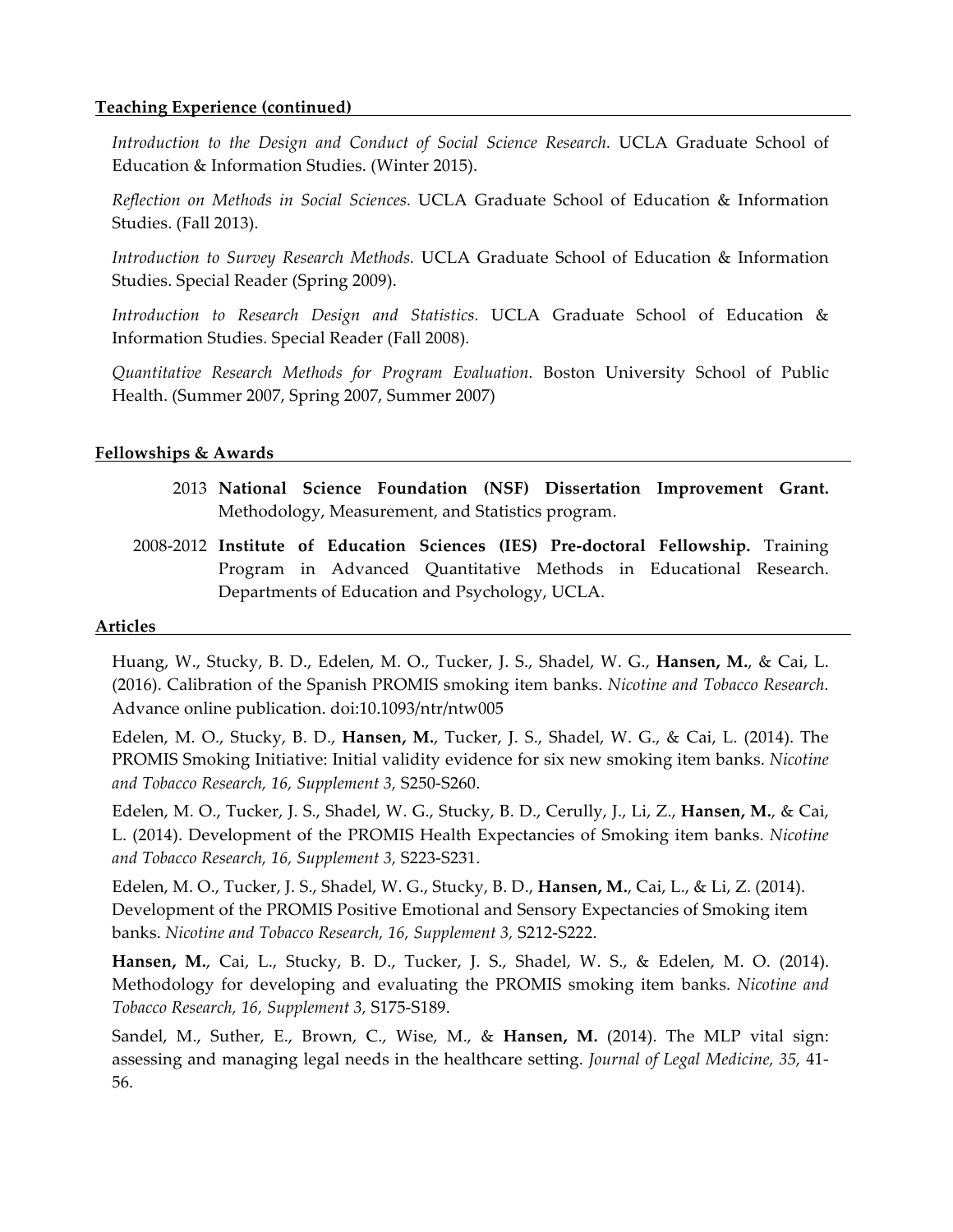### **Articles (continued)**

Shadel, W. G., Edelen, M. O., Tucker, J. S., Stucky, B. D., **Hansen, M.**, & Cai, L. (2014). Development of the PROMIS Coping Expectancies of Smoking item banks. *Nicotine and Tobacco Research, 16, Supplement 3,* S202-S211.

Shadel, W. G., Edelen, M. O., Tucker, J. S., Stucky, B. D., **Hansen, M.**, & Cai, L. (2014). Development of the PROMIS Nicotine Dependence item banks. *Nicotine and Tobacco Research, 16, Supplement 3,* S190-S201.

Tucker, J. S., Shadel, W. G., Edelen, M. O., Stucky, B. D., Kuhfeld, M., **Hansen, M.**, & Cai, L. (2014). Development of the PROMIS Social Motivations for Smoking item banks. *Nicotine and Tobacco Research, 16, Supplement 3,* S241-S249.

Cai, L., & **Hansen, M.** (2013). Limited-information goodness-of-fit testing of hierarchical item factor models. *British Journal of Mathematical and Statistical Psychology, 66,* 245-276.

**Hansen, M.**, Alkin, M. C., & Wallace, T. L. (2013). Depicting the logic of three evaluation theories. *Evaluation and Program Planning, 38,* 34-43.

Hansen, M., & Cai, L. (2013). A hierarchical item response model for cognitive diagnosis. *Multivariate Behavioral Research, 48,* 158 (Abstract).

Yang, J., **Hansen, M.**, & Cai, L. (2012). Characterizing sources of uncertainty in IRT scale scores. *Educational and Psychological Measurement, 72,* 264-290.

Ryan, A., Kutob, R. M., Suther, E., **Hansen, M.**, & Sandel, M. (2012). Pilot study of impact of medical-legal partnership services on patients' perceived stress and wellbeing. *Journal of Health Care for the Poor and Underserved, 23,* 1536-1546.

Cai, L., Yang, J., & **Hansen, M.** (2011). Generalized full information bifactor analysis. *Psychological Methods, 16,* 221-248.

Sandel, M., **Hansen, M.**, Kahn, R., Lawton, E., Paul, Parker, V., Morton, S., & Zuckerman, B. (2010). Medical-Legal partnerships: Transforming primary care by addressing the legal needs of vulnerable populations. *Health Affairs, 29,* 1697-1705.

Ma, P.C., Jagadeeswaran, R., Jagadeesh, S., Tretiakova, M.S., Nallasura, V., Fox, E.A., **Hansen, M.**, Schaefer, E., Naoki, K., Lader, A., Richards, W., Sugarbaker, D., Husain, A.N., Christensen, J.G., & Salgia, R. (2005). Functional expression and mutations of c-Met and its therapeutic inhibition with SU11274 and small interfering RNA in non-small cell lung cancer. *Cancer Research, 65,* 1479-88.

Treon, S.P., Hansen, M., Branagan, A.R., Verselis, S., Emmanouilides, C., Kimby, E., Frankel, S.R., Touroutoglou, N., Turnbull, B., Anderson, K.C., Moloney, D.G., & Fox, E.A. (2005). Polymorphisms in FcγRIIIA (CD16) receptor expression are associated with clinical response to rituximab in Waldenström's Macroglobulinemia. Journal of Clinical Oncology, 23, 474-481.

Tracy, S., Mukohara, T., Hansen, M., Meyerson, M., Johnson, B.E., & Janne, P.A. (2004). Gefitinib induces apoptosis in EGFRL858R non-small cell lung cancer cell line H3255. Cancer Research 64, 7241-7244.

Ferrando, A.A., Herblot, S., Palomero, T., Hansen, M., Hoang, T., Fox, E.A., and Look, A.T. (2004). Biallelic transcriptional activation of oncogenic transcription factors in T-cell acute lymphoblastic leukemia. Blood, 103, 1909-1911.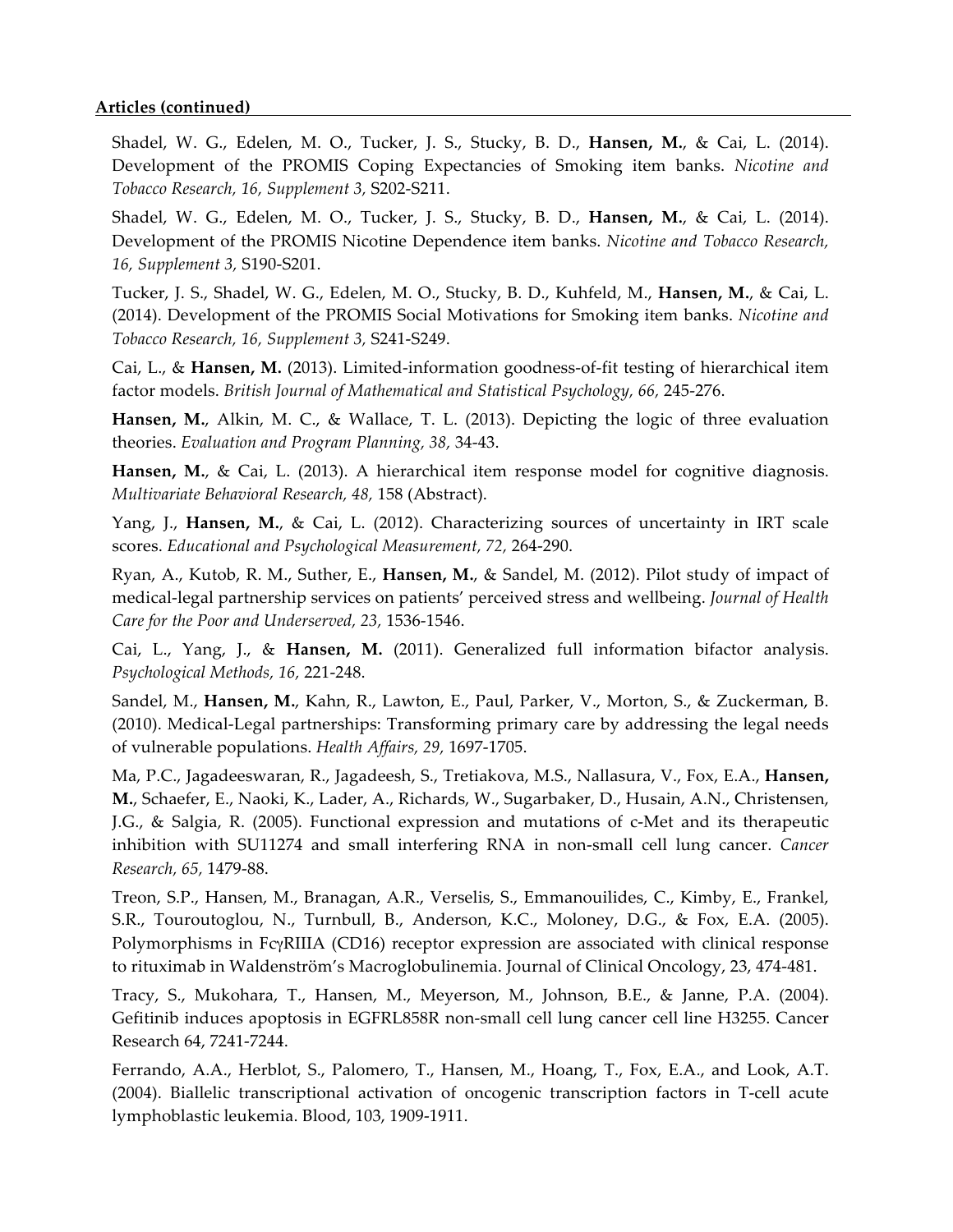# **Other Reports**

**Hansen, M.**, Cai, L., Monroe, S., & Li, Z. (2014). *Limited-information goodness-of-fit testing of diagnostic classification item response theory models* (CRESST Report 840). Los Angeles, CA: University of California, National Center for Research on Evaluation, Standards, and Student Testing (CRESST).

Rickles, J. H., **Hansen, M.**, & Wang, J. (2013). *Treatment confounded missingness: A comparison of methods for addressing censored or truncated data in school reform evaluations* (CRESST Report 832). Los Angeles, CA: University of California, National Center for Research on Evaluation, Standards, and Student Testing (CRESST).

Herman, J. L., Rickles, J., **Hansen, M.**, Thomas, L., Gualpa, A., & Wang, J. (2011). *Evaluation of Green Dot's Locke transformation project: Findings from the 2007-08, 2008-09, and 2009-10 school years.* (CRESST Report 799). Los Angeles, CA: University of California, National Center for Research on Evaluation, Standards, and Student Testing (CRESST).

Silver, D., **Hansen, M.**, Herman, J. Silk, Y., & Greenleaf, C.L. (December 2010) *IES Integrated Learning Assessment Final Report.* (CRESST Report 788). Los Angeles: University of California, National Center for Research on Evaluation, Standards, and Student Testing (CRESST).

Lee, J., Avila, M., Gerardi, N., **Hansen, M.**, & Vo, A. (December 2009) LBUSD Small Learning Communities Evaluation Report (2008-2009). Los Angeles: SRM Evaluation Group.

Rivera, N., **Hansen, M.**, & Vo, A. (2008) The Summer Humanities Institute Experience, UCLA Bunche Center for African-American Studies. Los Angeles, CA: SRM Evaluation Group.

**Hansen, M.**, & Lawton, E. (2008) Between a Rock and a Hard Place: The Prevalence and Severity of Unmet Legal Needs in a Pediatric Emergency Department Setting. Boston: Medical-Legal Partnership for Children.

#### **Conference Presentations**

Bo, Y. E., **Hansen, M.**, Cai, L., & Lewis, C. (April 2016). *An alternative perspective on subscores and their value.* Paper presented at the National Council on Measurement in Education. Washington, DC.

**Hansen, M.** (April 2016). *An evaluation of methods for establishing crosswalks between instruments.*  Poster presented at the National Council on Measurement in Education. Washington, DC.

Shin, N., **Hansen, M.**, & Cai, L. (April 2016). Comparability study of computer-based and paper-based tests for English language learners. Paper presented at the National Council on Measurement in Education. Washington, DC.

**Hansen, M.** (July 2014). Diagnostic classification modeling with multiple higher-order dimensions. Presentation at the Annual Meeting of the Psychometric Society. Madison, WI.

**Hansen, M.**, & Cai, L. (April 2014). Detecting and characterizing misspecification of cognitive diagnostic models. Paper presented at the Annual Meeting of the National Council on Measurement in Education. Philadelphia, PA.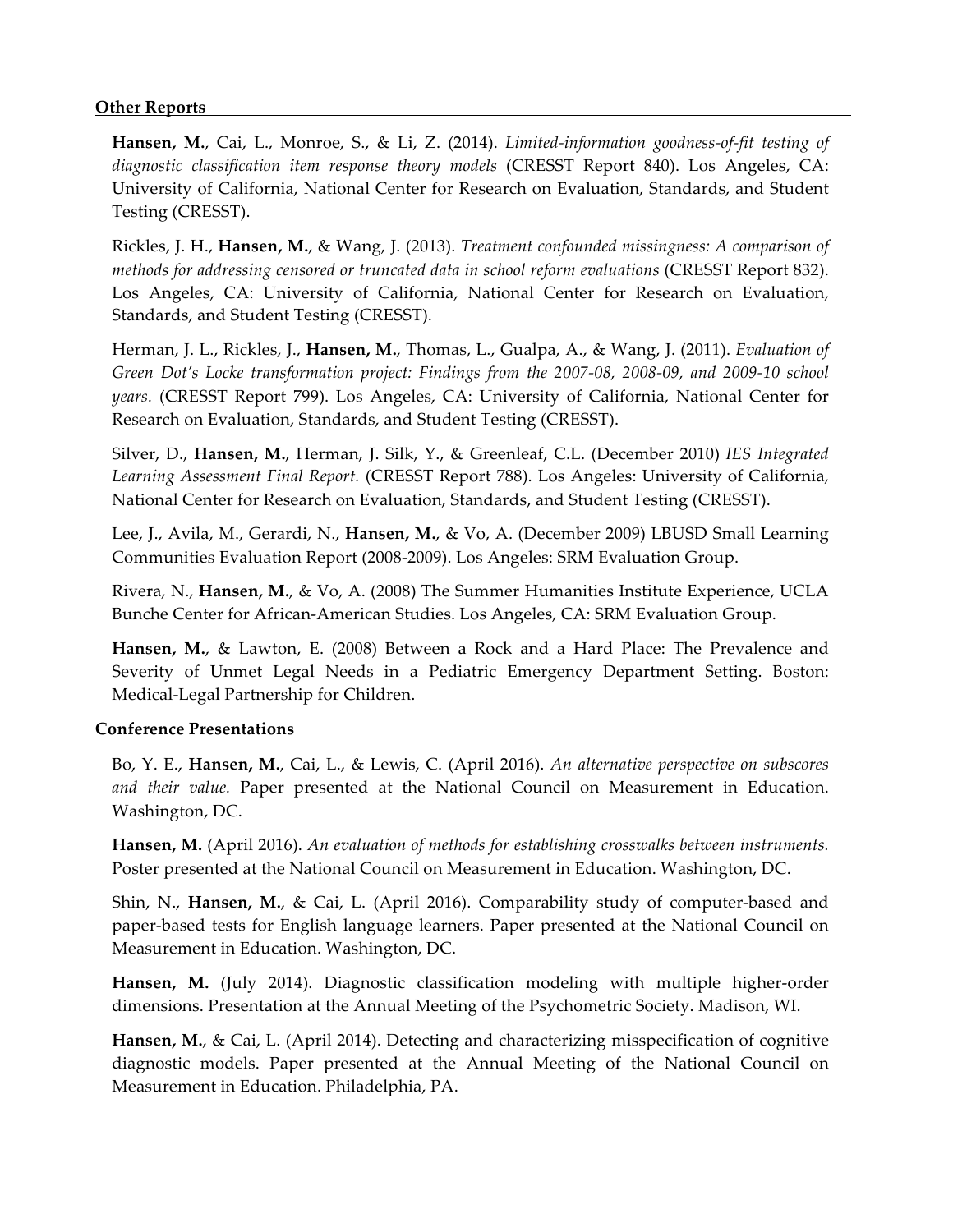# **Conference Presentations (continued)**

**Hansen, M.**, & Cai, L. (July 2013). A hierarchical item response model for cognitive diagnosis. Presentation at the Annual Meeting of the Psychometric Society. Arnhem, The Netherlands.

Rickles, J., **Hansen, M.**, & Wang, J. (April 2013). Treatment confounded missingness: comparison of methods for addressing censored or truncated data in school reform evaluations. Paper presented at the Annual Meeting of the American Educational Research Association. San Francisco, CA.

Hansen, M. (October 2012). A hierarchical item response model for cognitive diagnosis. Presentation at the Society of Multivariate Experimental Psychology Graduate Student Pre-Conference. Vancouver, BC.

**Hansen, M.**, & Cai, L. (July 2012). When local dependence diagnostics mislead. Presentation at the Annual Meeting of the Psychometric Society. Lincoln, NE.

**Hansen, M.**, & Cai, L. (April 2012). The potential of local dependence diagnostics to inform or mislead. Paper presented at the Annual Meeting of the National Council on Measurement in Education. Vancouver, BC.

Lee, T., **Hansen, M.**, Yang, J., & Cai, L. (April 2012). Variability of estimates in generalizability theory: A simulation based confidence interval for reliability coefficients. Paper presented at the Annual Meeting of the National Council on Measurement in Education. Vancouver, BC.

**Hansen, M**. (November 2011). Using Measures of Implementation to Enhance the Interpretability of Experiments. Presentation at the Annual Meeting of the American Evaluation Association. Anaheim, CA.

**Hansen, M.**, & Cai, L. (July 2011). Limited-information goodness-of-fit testing of hierarchical item factor models. Presentation at the Annual Meeting of the Psychometric Society. Hong Kong.

Lee, M., **Hansen, M.**, & Cai, L. (July 2011). Calibration, scaling, DIF, and projection: A common framework using multidimensional IRT. Presentation at the Annual Meeting of the Psychometric Society. Hong Kong.

**Hansen, M**. (November 2011). Using Measures of Implementation to Enhance the Interpretability of Experiments. Presentation at the Annual Meeting of the American Evaluation Association. Anaheim, CA.

**Hansen, M**., & Vo, A.T. (November 2010). Research on evaluation consequences: A metaanalysis of evaluation use. Presentation at the Annual Meeting of the American Evaluation Association. San Antonio, TX.